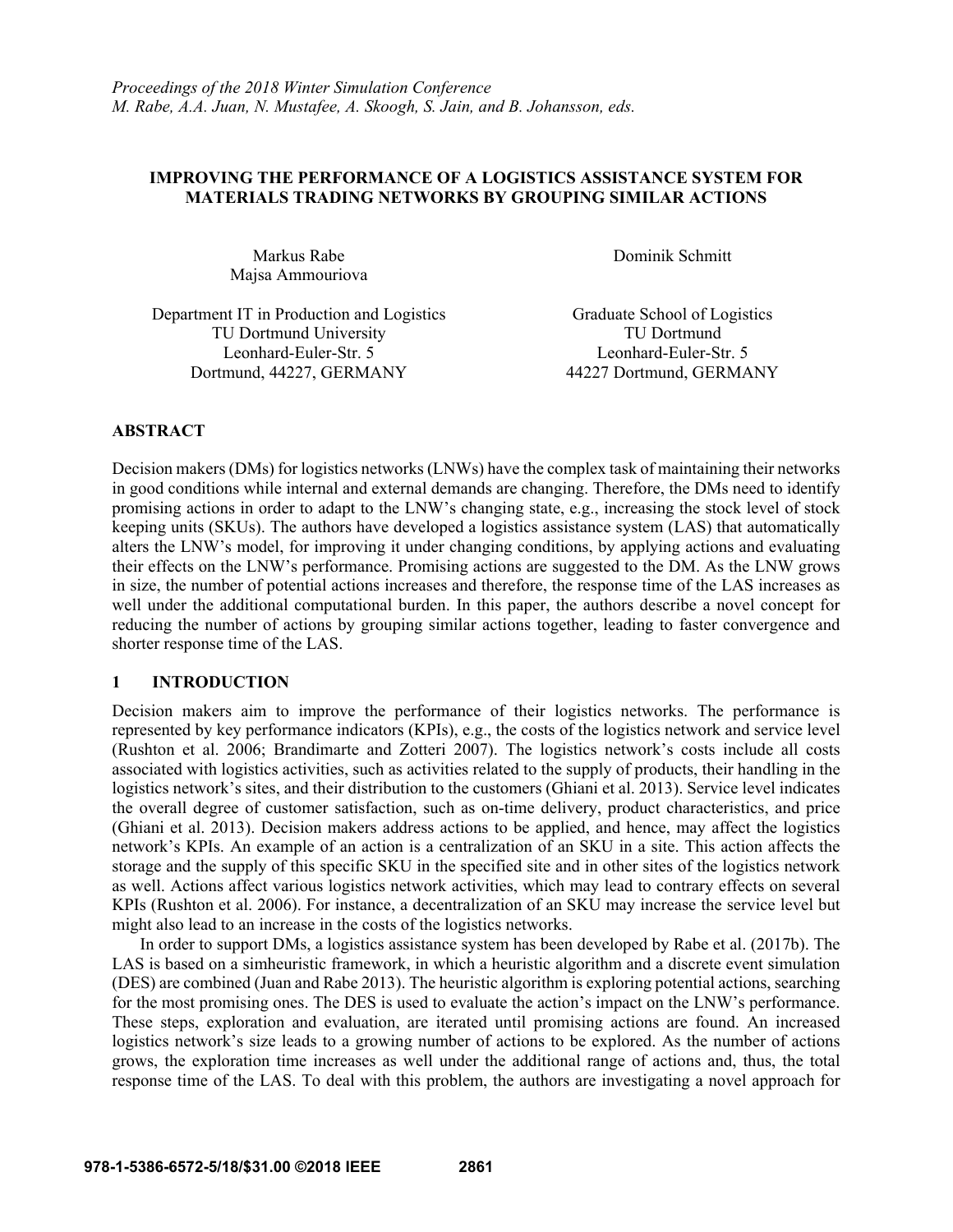grouping similar actions together. These actions are aggregated into a single action, resulting in a reduced number of potential actions to be investigated and, eventually, to a faster LAS's response time.

This paper is organized as follows: Section 2 gives an overview of related work. Section 3 introduces actions and their derivation and grouping. In section 4, experiments and results comparing various actions are described. Section 5 presents a conclusion and an outlook.

# **2 RELATED WORK**

#### **2.1 Simulation Tool SimChain**

SimChain is a simulation tool for logistics networks (Gutenschwager and Alicke 2004) that has been used for the simulation part of the authors' LAS. SimChain offers two main components: a data model for logistics networks and a set of generic building blocks. The data model contains over 50 tables storing the complete parameterization for these building blocks, which can be initialized from the data model's data. Thus, the building blocks represent the logistics network's structure and configuration, e.g., suppliers, sites, customers, transport relations, SKUs, transport frequencies, customer demands, SKUs in a site, and their stock level. In this paper, the technical names of SimChain's data model have been adapted to address the application domain of logistics networks and to improve the readability, as shown in Figure 1. At run time, the simulation model is dynamically instantiated from the data model. The working principles of the simulation tool SimChain are shown in Figure 2.



Figure 1: Data Model of SimChain (names of tables and attributes adapted).

## **2.2 Decision Support for Logistics Networks**

Systems in logistics networks for supporting managers in the process of conducting critical decisions are called decision support systems or logistics assistance systems (Blutner et al. 2007; Kuhn et al. 2008). Throughout the literature, the terms logistics assistance system and decision support system in logistics are often used synonymously. According to Kengpol (2008) and Shim et al. (2002), the term decision support system is used more widely in this domain. However, the authors will consistently use the term logistics assistance system, in order to highlight the system's domain. For its targeted critical decision situations, a LAS is supposed to suggest the most promising decision possibilities by evaluating their effects on the logistics system and providing the results to the decision makers.

In the literature, there are several logistics assistance systems using different methods and focusing on various logistics problems. For instance, Liebler et al. (2013) describe a LAS for complex production and logistics networks in the automotive sector. This LAS is using an order-to-delivery network simulation, called OTD-NET. Deiseroth et al. (2008) give a detailed overview of a simulation-based LAS for global supply chains with focus on logistical questions in disposition. In Bockholt et al. (2011), a system for decision support in collaborative supply chain planning is introduced. As in Liebler et al. (2013), both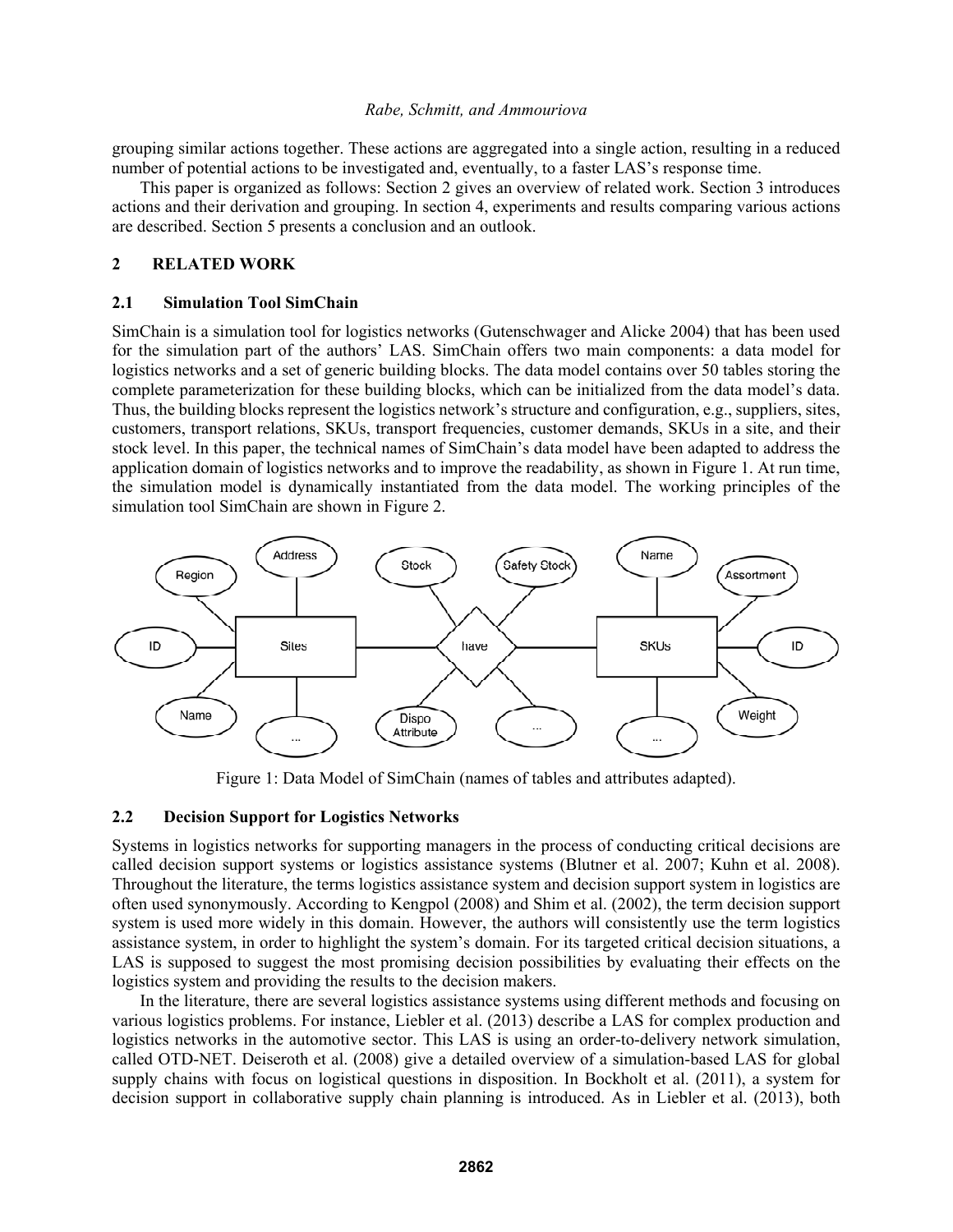approaches are focused on supply chains in the automotive sector. However, these LAS don't offer the user a possibility of adding or changing potential actions. Therefore, adjusting the corresponding LNW's state is restricted to predefined actions.



Figure 2: Working principle of the simulation tool SimChain (Rabe et al. 2017a).

# **2.3 Logistics Assistance System for Logistics Networks in Materials Trading**

A logistics assistance system for logistics networks in materials trading has been developed by the authors. A simplified version of the LAS's architecture is given in Figure 3. In this section, a brief overview of this system is provided. For a full version of the system's architecture and a more detailed description of its working principles, the reader is kindly referred to previous publications of the authors (Rabe et al. 2017b; Rabe et al. 2018a).

For storing and utilizing data of their logistics networks, companies typically use some kind of basic software, such as SAP R/3. The network's data are automatically extracted, loaded, and transformed into a data model for the simulation tool SimChain. Therefore, the data model is stored in a MySQL database that contains the current network's state. The LAS uses a simheuristic approach (Juan and Rabe 2013). Thus, the performance of the logistics network is evaluated by a data-driven discrete event simulation. In each simulation run, the simulation model is dynamically generated from the database's data. After a simulation run, the experiments' results are forwarded to the heuristic unit (HU). The HU may improve the logistics network's performance by altering its state. Therefore, actions can be applied, e.g., increasing a transport relation's frequency or centralizing an assortment at a site. A detailed description of the HU is provided in section 2.4. Promising actions are determined by the heuristic unit and forwarded to the execution engine (EE). The EE transforms these actions into changes to the underlying database. Based on the altered data in the database, a new simulation model gets instantiated. In order to evaluate the action's effect on the LNW's performance, a simulation run is initiated. The simulation results are transferred back to the HU, which may manipulate the logistics network's state for further improvements. This process runs iteratively until a certain termination criterion is reached, e.g., a distinct number of iterations or a specific quality of the logistics network's performance. When terminating, the suggested actions are provided to the decision maker.

In order to improve the LAS's flexibility, users are able to create new action types (AT) or alter existing ones. An action type is a generalization of similar actions. An action type may describe the increase of stock level of any SKU in any site by any value. Corresponding actions specify the action type by adding distinct parameter values, e.g., increasing the stock of SKU A in site S by 10%, with A and S being a distinct SKU and a specific site, respectively. For modeling user-generated action types, the user has access to the action type designer, a textual or graphical interface. From the action type designer, the user can access all existing action types. In addition, the user has access to predefined constructs of a domain-specific modeling language. This modeling language is restricted to the domain of describing actions in logistics networks of materials trading. Thus, the complexity of modeling action types may get reduced, compared to implementing action types' effects on the data model directly, e.g., by writing specific SQL code. Modeled action types are stored in the action type directory.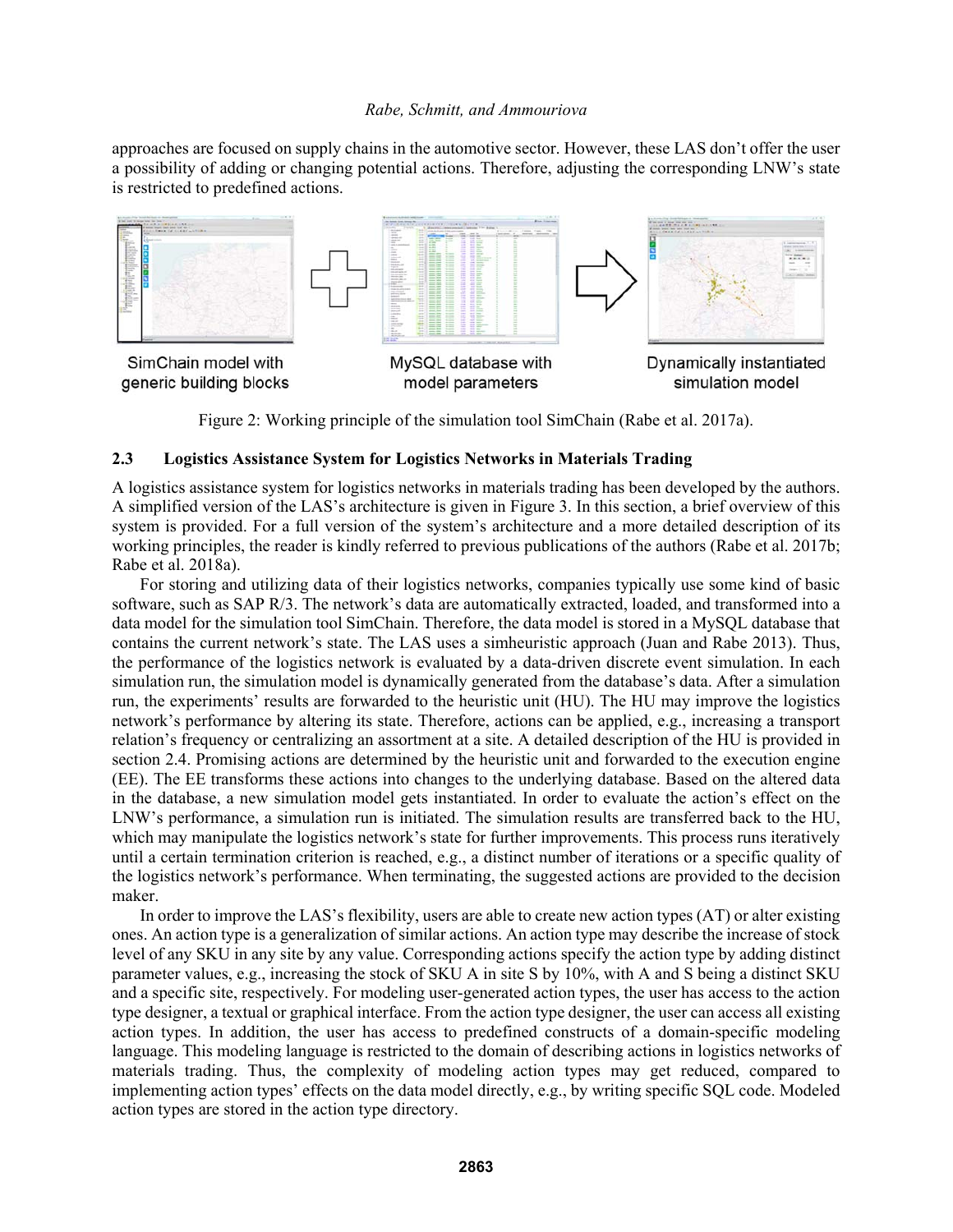The action type directory and, therefore, all action types can be accessed from the scenario builder, a graphical user interface. In the scenario builder, the user can select any action types that should be taken into account for optimizing the logistics network's performance. All actions are derived from the selected action types and provided to the heuristic unit for further investigation. These actions define the HU's search space. Additionally, the user may manipulate the logistics network's state directly. Therefore, the user selects an action type and adds its required parameter values in order to derive one or more actions. These actions are forwarded to the simheuristic framework for evaluation, as shown in Figure 3. Subsequently, the action's effects on the performance of the logistics network will be displayed to the user. A more detailed description of the scenario builder and the process of deriving actions is provided in section 3.1.



Figure 3: Architecture of the logistics assistance system, based on Rabe et al. (2017b).

### **2.4 Realization of the LAS's Heuristic Unit using an Evolutionary Algorithm**

The LAS's heuristic unit is searching for the most promising action sets, a group of actions, for the current state of the logistics network. For this purpose, the HU is exploring a search space, consisting of the potential actions. This type of problem is defined as a combinatorial optimization problem, where a solution is constructed from a finite number of objects (Pétrowski and Ben-Hamida 2017). An Evolutionary Algorithm (EA) is implemented in the heuristic unit to search for promising action sets, as EA is proposed to solve such type of problems (Pétrowski and Ben-Hamida 2017; Osaba et al. 2014). In addition, EA is often used for evolving most promising solutions under hard CPU time restrictions (Tan et al. 2005). Additionally, a Deep Reinforcement Learning (DRL) algorithm is implemented in the HU. A detailed description of the DRL's implementation is found in Rabe et al. (2017a) and not discussed here.

An *Evolutionary Algorithm* is a stochastic, iterative, population-based search and optimization algorithm mimicking the mechanics of natural evolutionary processes (cf. Ahn 2006; Pétrowski and Ben-Hamida 2017; Bozorg-Haddad et al. 2017; Nissen and Biethahn 1995). Population-based search means that the algorithm explores a population while searching for a candidate solution. It provides good but nonoptimal solutions to problems that cannot be solved by exact methods in a reasonable amount of time (Pétrowski and Ben-Hamida 2017), such as combinatorial problems.

The algorithm starts with the generation of an initial population that consists of a number of individuals. An individual represents a solution (cf. Spears 2000; Ahn 2006; Bozorg-Haddad et al. 2017). The solution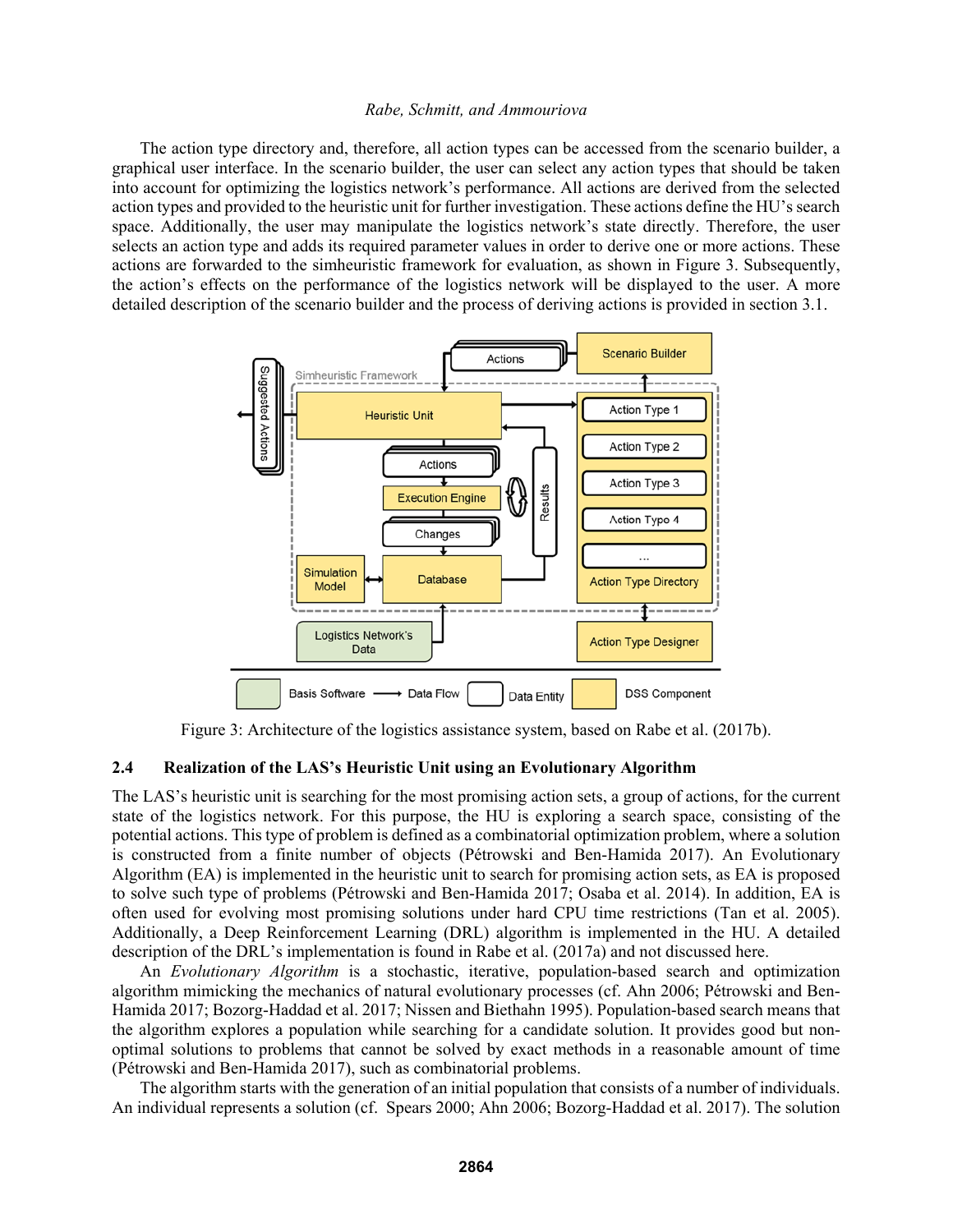represents a list of actions to be applied (Rabe et al. 2018a). Actions in a solution are selected randomly from the search space. Then, the individuals are evaluated by assigning a fitness value to each individual. A fitness value assesses the quality of an individual and is used to differentiate between good and bad solutions (Bozorg-Haddad et al. 2017). New individuals in subsequent generations are formed in an evolutionary process that includes operations such as selection, crossover (also called recombination), and mutation (cf. Spears 2000; Tan et al. 2005; Ahn 2006; Bozorg-Haddad et al. 2017; Pétrowski and Ben-Hamida 2017). In the selection operation, individuals are selected based on their quality, hence focusing on the high-fitness individuals. This exploits the available individuals' characteristics and represents the competition between individuals to survive and reproduce (Pétrowski and Ben-Hamida 2017). In crossover, actions of selected mating individuals are exchanged according to uniform distribution. Thus, new individuals are formed, and the current solutions are exploited with the target to find better ones (Ahn 2006). On the other side, mutation perturbs individuals slightly by changing an action in an individual arbitrary. This action is replaced by another action that is selected randomly from the search space. Mutation helps in leaving local optima and, thus, has greater exploratory power than crossover. Therefore, crossover and mutation provide mechanics for exploitation and exploration (Spears 2000). The newly generated individuals are evaluated. Afterwards, the evolution and evaluation of new generations continue iteratively until certain termination criteria are fulfilled. For instance, the algorithm may terminate once a specified number of generations has been generated or the best so far discovered solution has not been changed for a distinct number of generations. A priority-based action's selection utilizing domain-specific information has been investigated and the algorithm's initialization and evolutionary processes have been adapted to utilize these additional information (Rabe et al. 2018a; Rabe et al. 2018b). Accordingly, the initial generation included better solutions, and the algorithm proceeded and found more promising solutions at the termination.

# **3 ACTIONS IN LOGISTICS NETWORKS FOR MATERIALS TRADING**

### **3.1 The Process of Deriving Actions from Action Types**

Actions can be derived from an action type by adding specific values for each input parameter, e.g., for an action type "increase stock" a specific SKU, a specific site, and a specific value for the amount are required. These input parameters can be classified into two types. The first type of parameters are primitive ones, e.g., booleans, integers or strings, such as the additional stock when applying an action "increase stock". The second type of parameters are entities of the logistics network, such as SKUs, sites, suppliers, or transport relations. For instance, in addition to an amount, the action type "increase stock" requires a distinct SKU and a certain site as input values.

When deriving an action from an action type, specific values must be defined for each primitive parameter, such as 10, 20, "true", "false", "Monday", or "Friday". When specifying the affected entities of an action, these entities can be selected individually, e.g., site "Berlin" or transport relation "BerlinToMunich". In contrast to primitive input parameters, entity parameters depend on the current logistics network's state. Selecting a distinct SKU A and site S as input for the action type "increase stock" will have an effect on the logistics network only if site S is storing SKU A, with the stock level being increased by 1, 2… or n.

Additionally, these entities can be selected by certain criteria. Therefore, the authors propose to use a filter construct. A filter construct may filter the affected entities of the logistics network by one or more of their attributes' values (see Figure 1), e.g., all SKUs with a specific id, all sites in a distinct region, or all SKUs that belong to a certain assortment. Those filters may be combined. Therefore, entities can be filtered by multiple filter criteria, e.g., all SKUs of a specific assortment that have a weight of less than 500 kg. When evaluating filter criteria, all corresponding entities will be loaded from the database, e.g., all SKUs. Entities that fulfill all filter criteria will be provided as an input to the action type in the form of a list. Using the concept of filters may reduce the amount of action types in the logistics assistance system. For instance, instead of modeling multiple versions of the same action type that only differ in the affected entities, one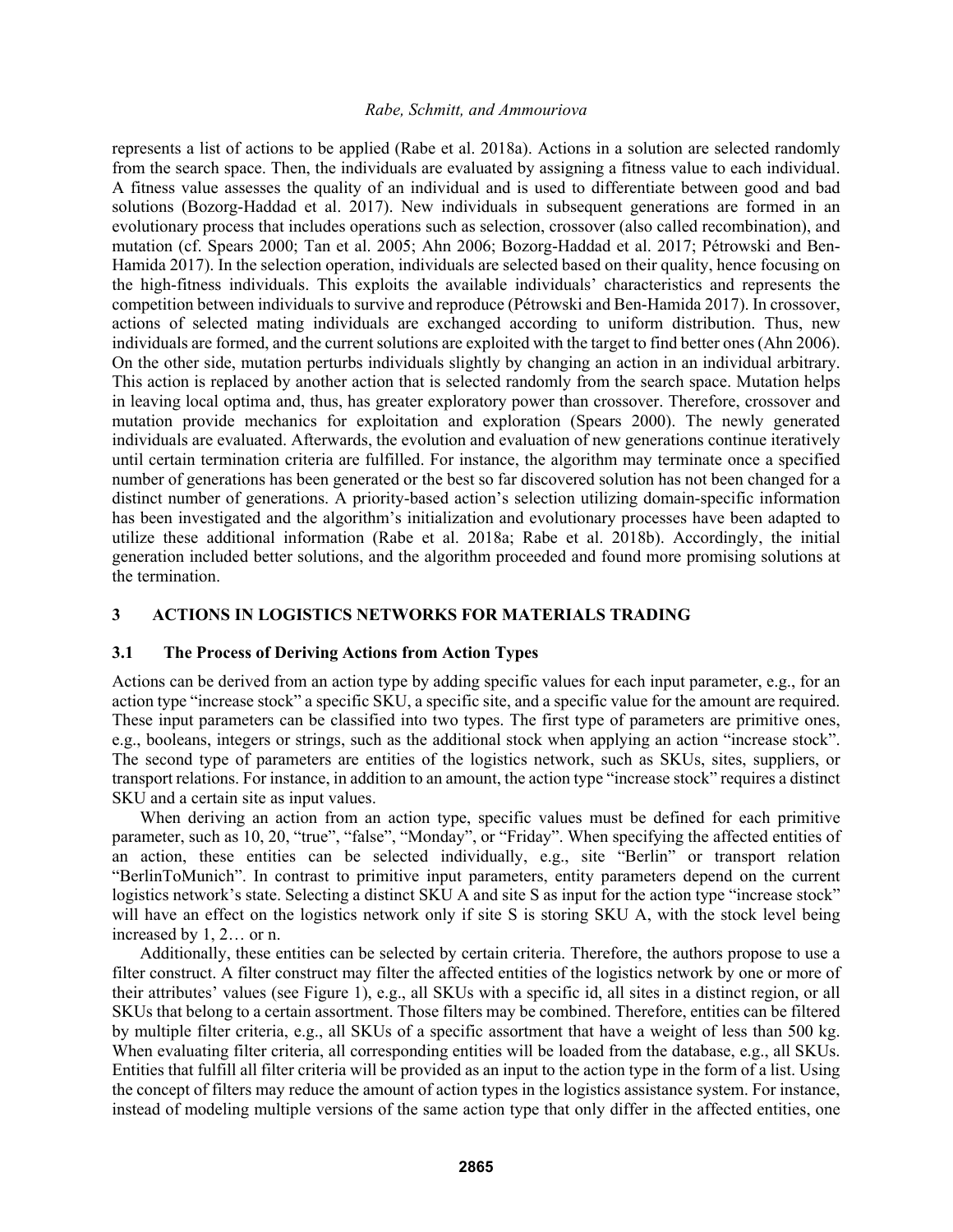basic action type can be modeled and combined with different filter criteria. For example, an action that increases the stock of all SKUs that belong to a specific assortment D in all sites that are assigned to a certain region R by 20 can be derived from the action type "increase stock" by filtering the entities SKUs and sites accordingly and adding 20 as the amount for the increase in stock level. A second action that increases the stock level of a specific SKU A in a distinct site S by 20 can be derived from the same action type by adjusting the filter criteria.

#### **3.2 Use Case for Changing the State of the Logistics Network**

Actions can be used to alter the logistics network. For manipulating the network's state, the authors propose the following two use cases:

In the first use case, the user is able to manipulate the logistic network's state directly by deriving and applying one or more actions. Therefore, the user is provided with a graphical interface, the scenario builder, as shown in Figure 3. Through this interface, the user is able to access the available action types. By selecting an action type and specifying its required input, such as specific values or the affected entities, an action can be derived. To reduce the amount of input needed to be specified by the user manually, predefined default values are used. For instance, when deriving an action from the action type "increase stock", the increase of stock level may be set to 10 by default. Thus, the user only needs to define the affected entities, e.g., a specific SKU A in a distinct site S in order to derive an action for increasing the stock level of SKU A in site S by 10. Any logistics network's entity may have a predefined default value assigned to each of its attributes. When deriving an action from an action type, default values can be overwritten by the user. Using predefined default values eases the process of deriving actions by reducing the required input without limiting the system's flexibility. The user may derive any number of actions. These actions are forwarded to the simheuristic framework for evaluation, as described in section 2.3. Consequently, the user can alter the logistic network's state directly and evaluate the effect of these manipulations.

In the second use case, the simheuristic framework is trying to optimize the logistics network's performance automatically. Therefore, the heuristic unit is searching for the most promising actions, which are applied to the database in order to change the logistics network's state. In contrast to the user deriving actions one by one, all potential actions for the current state of the logistics network must be determined in advance. These actions are defining the search space for the heuristic unit. The user may access the scenario builder in order to construct the HU's search space and initiate its search for promising actions. Therefore, the user selects all action types that shall be investigated in the upcoming optimization. Additionally, one or more termination criteria may be defined.

The authors propose to add additional information for each selected action type, e.g., for specifying the action type's input. Otherwise, an unfeasible number of corresponding actions may be derived from a single action type, e.g., actions  $a_1, a_2, a_3, \ldots a_n$ , derived from an action type "increase stock", may increase the stock level of an SKU at a site by 1, 2, 3, ..., n, respectively. Whereas, actions  $b_1$ ,  $b_2$ ,  $b_3$ , ... $b_m$  may increase the stock by 10 for all SKUs with a weight of more than 100, …, 500, …, m, respectively. Additionally, the affected SKUs and sites could be filtered by any combinations of their attribute's values and logical operators, e.g., all SKUs with a weight of less than 500 kg that belong to an assortment D. Thus, an unfeasible number of actions may be derived leading to an unpractical size of the HU's search space.

The additional information depends on the input parameter's type. For primitive input parameters, default values are predefined and taken into account when deriving actions, as described in use case 1. When configurating the scenario, these values can be either altered by the user or used unchanged. If an action type requires one or more entities as input parameters, these entities must be specified further. For instance, given a logistics network with one site storing three SKUs (SKU1, SKU2, SKU3), whereby SKU1 and SKU2 are assigned to assortment1 and SKU3 belongs to assortment2. When deriving actions from the action type "increase stock", the affected SKUs can be grouped together by one or more of their attributes, e.g., by their id or their attribute "assortment". Grouping the SKUs by their id results in three actions A1, A2, A3 for increasing the stock level of SKU1, SKU2 and SKU3, respectively. When grouping the SKUs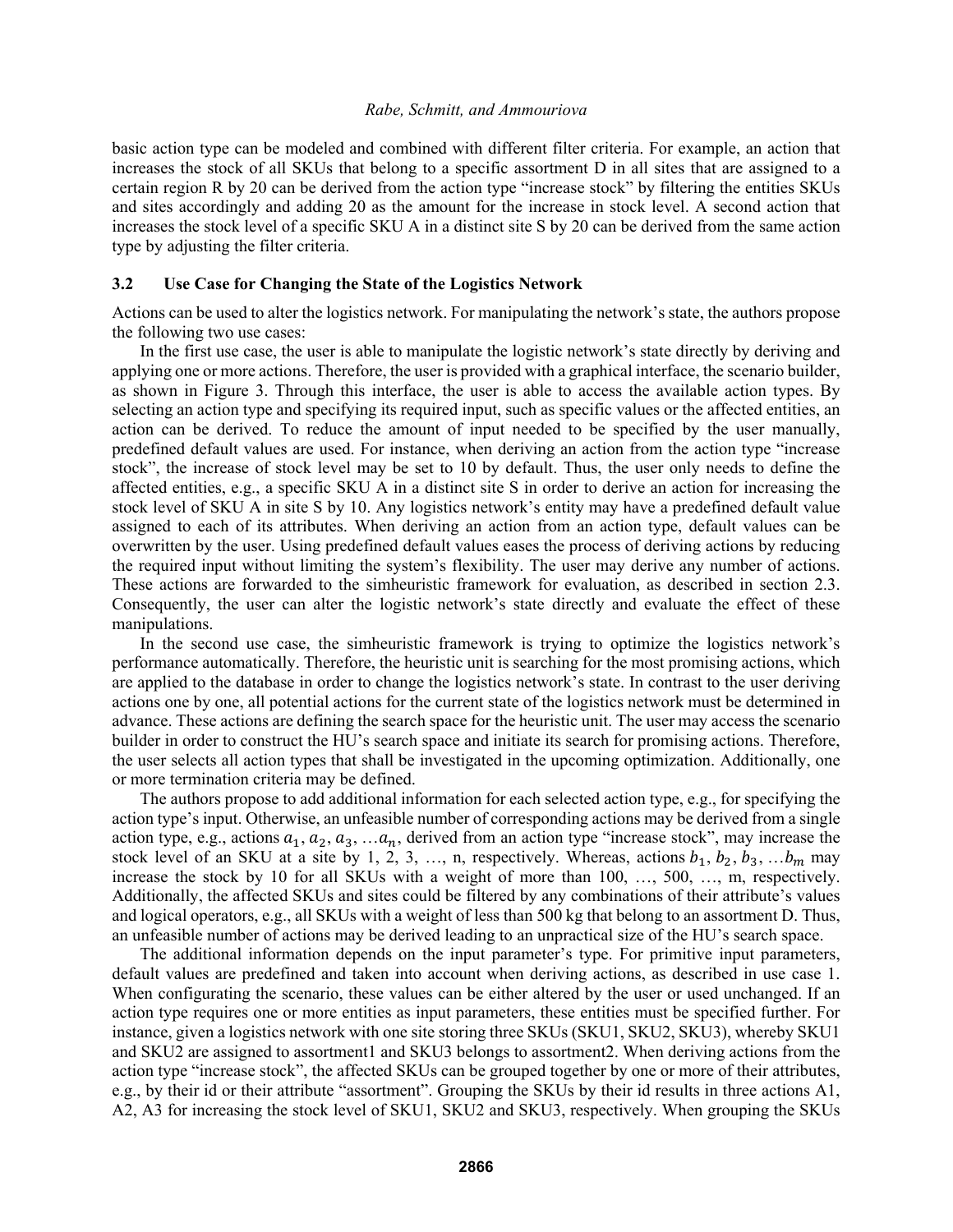by their attribute "assortment", only two actions are derived: One action for increasing the stock of all SKUs that belong to assortment1 (SKU1 and SKU2), whereas the second action increases the stock of all SKUs that are assigned to assortment2 (SKU3).

Thus, entities can be grouped together by one or more of their attributes, e.g., attribute "assortment" and filtered by one or more of their attributes' values, e.g., a specific assortment D. When deriving actions from an action type, multiple different values or group conditions for the action type's input parameters can be used. For instance, when using the action type "increase stock", the affected SKUs can be grouped by their assortment, the sites by their id and the increase in stock can be set to 10. Thus, a corresponding action will increase the stock level of all SKUs that belong to the same assortment in a site by 10. Another option is to group the SKUs by their id, the sites by their region and the increase of stock level is set to 20. A corresponding action would change the stock of an SKU in all sites that are assigned to the same region by 20. As a result, the amount of actions and, therefore, the size of the search space may be reduced without diminishing the systems flexibility.

In order to reduce the complexity of configuring a scenario, the attributes for grouping entities affected by an action type can be predefined. These default attributes for grouping may be added to the action type during its modeling process. Default attributes for grouping can be overwritten by the users when configuring a scenario.

## **4 COMPARISON OF ACTION TYPES**

The number of actions derived from an action type mainly depends on the logistics network's state and the attributes by which the required entities are grouped. When deriving an action that affects SKUs, e.g., for increasing the stock level of SKUs in a site, grouping the SKUs by their id typically results in more actions than grouping the SKUs by any other attribute, e.g., assortment. On the other hand, grouping entities by their id, e.g., centralizing an SKU in a site, may enable a more detailed manipulation of the logistics network's state, because any entity can be used as an input individually. Whereas, grouping entities by any other attribute may result in actions that affect multiple entities simultaneously. This problem may occur for any action type that requires one or more entities as an input.

As the number of actions grows in size, the search space increases progressively. The larger the search space the more time the heuristic units needs searching for promising actions. Thus, there may be a tradeoff between the possibility of manipulating the logistics network's state on a very detailed level, resulting in a large number of potential actions and the response time of the LAS. In this chapter, the authors are investigating this tradeoff by running several experiments. In each experiment, a single action type is being taken into account that requires at least one or more SKUs as an input (Table 1). For each experiment, SKUs were either grouped by their attribute "assortment" (assortment-based), or by their id (SKU-based). Grouping SKUs could be done by any of the entities' attributes. However, for the application in practice, enterprises tend to define an action either for single SKUs or for assortments, in order to have their control more transparent. Therefore, a comparison between SKU-based and assortment-based actions may lead to well applicable decision proposals.

#### **4.1 Investigated Action Types**

The action types investigated in this paper are "centralization", "decentralization", "increase stock" and "decrease stock" (Table 1).

When deriving an action from the action type "centralization", one site and one or more SKUs are required as an input. These SKUs will be centralized in the given site. Therefore, the corresponding SKUs will be added to the central warehouse. For the sourcing of the affected SKUs, suitable plain suppliers are selected. If necessary, transport relations between these plain suppliers and the central warehouse are added to the logistics network. Furthermore, one or more additional sites can be added as an optional parameter value. These sites define the central warehouse's sphere of influence. If additional sites are added as an input, the affected SKUs in those additional sites will be sourced from the central warehouse. Therefore,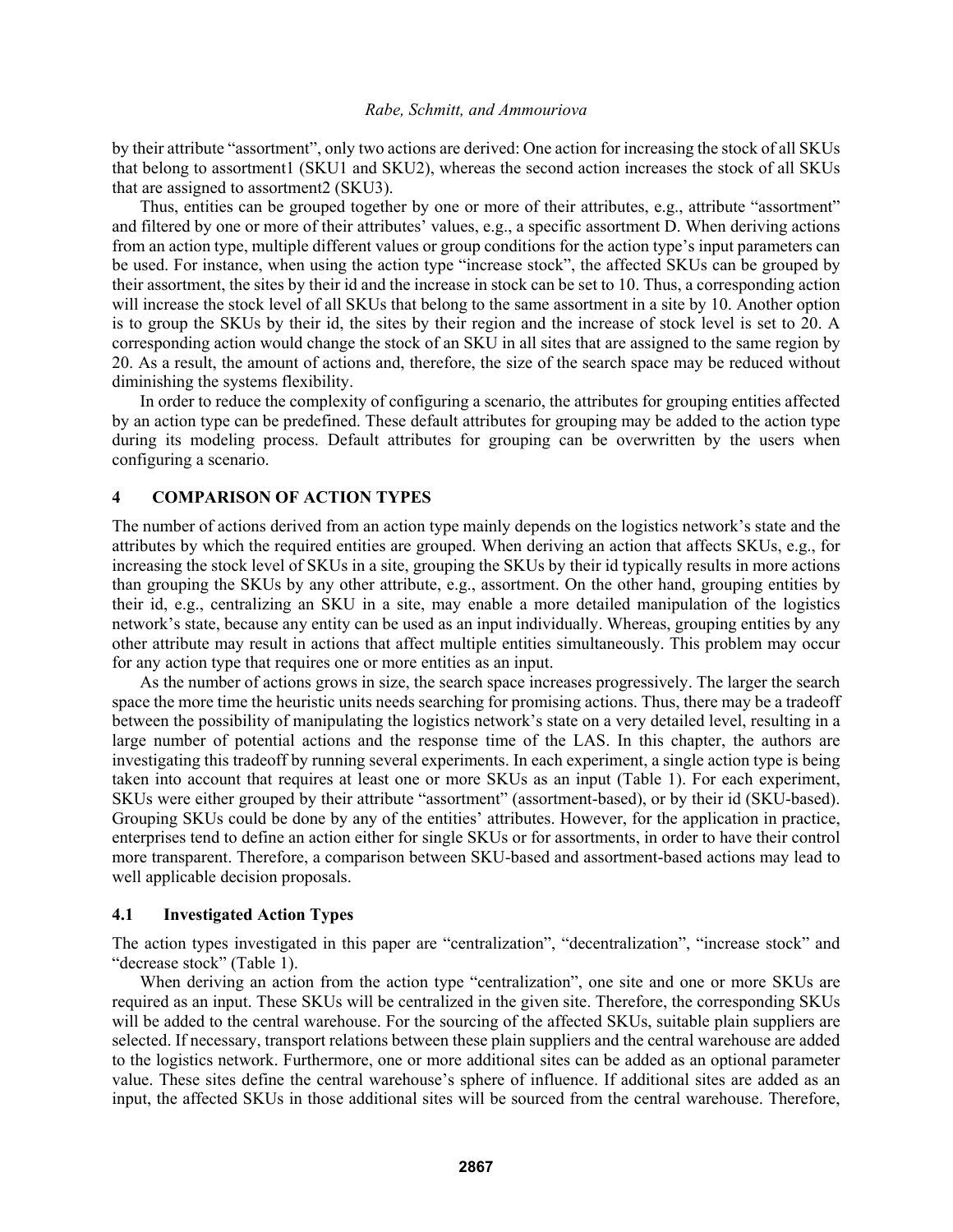further transport relations might be required for the internal transport of these SKUs. If necessary, additional transport relations are added to the LNW. Any dispensable transport relations will be subsequently removed from the logistics network.

The action type "decentralization" requires one or more SKUs and one or more sites as an input in order to derive an action. A corresponding action will add all given SKUs to all given sites. Therefore, corresponding SKUs that are not already stored in the affected sites will be added to those sites. Subsequently, the sourcing of all affected SKUs will be changed to suitable plain suppliers. Additional transport relations may be added and transport relations which get obsolete are removed, as described for the action type "centralization".

The action types "increase stock" and "decrease stock" are changing the stock level of one or more SKUs at one or more sites. Therefore, one or more SKUs, one or more sites and a specific value for the change in stock level are required as input. Applying a corresponding action changes the stock for all given SKUs in all given sites by adjusting the current stock level accordingly.

For each of these action types, any other entities (e.g., sites) are grouped by their attribute id.

| Assortment-based actions        | SKU-based actions        |
|---------------------------------|--------------------------|
| Centralizing assortment         | Centralizing SKU         |
| Decentralizing assortment       | Decentralizing SKU       |
| Increase stock of an assortment | Increase stock of an SKU |
| Decrease stock of an assortment | Decrease stock of an SKU |

Table 1: Overview of investigated actions.

# **4.2 Designed Experiments**

Experiments are designed to compare assortment- and SKU-based actions in their convergence and bestfound solution by investigating different action types individually. For conducting the experiments, a smallsize distribution network consisting of 30 SKUs, classified into 6 assortments, and five sites has been used.

In these experiments, the EA is used for the search of promising actions. The configuration of the algorithms' parameters has been defined as in Table 2. An individual represents a recommended action set and the individual's size defines the number of actions in the action set. If the SKUs are grouped by their id, the individual's size is defined as ten and set to two for assortment-based SKUs. With this selection – considering the average number of SKUs in an assortment – the average number of affected SKUs by an individual in any of the experiments' run is approximately ten.

| <i>Experiment parameter</i>             | Actions based on assortments | Actions based on SKUs |
|-----------------------------------------|------------------------------|-----------------------|
| Individual size [action per individual] |                              |                       |
| Generation size [individual]            | 5, 10                        | 10, 20                |
| Crossover probability                   | 0.7                          |                       |
| Mutation probability                    | 0.3                          |                       |

Table 2: Evolutionary Algorithm experiments' parameters.

An initial generation is constructed by selecting actions from the search space randomly. Then, discrete event simulation is used to evaluate the individuals in the initial generation. For the assessment of the initial solutions, the corresponding total costs and service levels are recorded. The individuals' fitness values are represented by the solution's total cost and service level to be minimized and maximized, respectively. In experiment 1, individuals may consist of an increase or decrease in stock level of one or more SKUs in a site more than once. For example, increasing the stock level of SKUs once will lead to an increase of 10 units, while increasing it twice will lead to an increase of 20 units. On the other side, an SKU or an assortment can be centralized only once in a solution. This is due to the serial execution of the individual's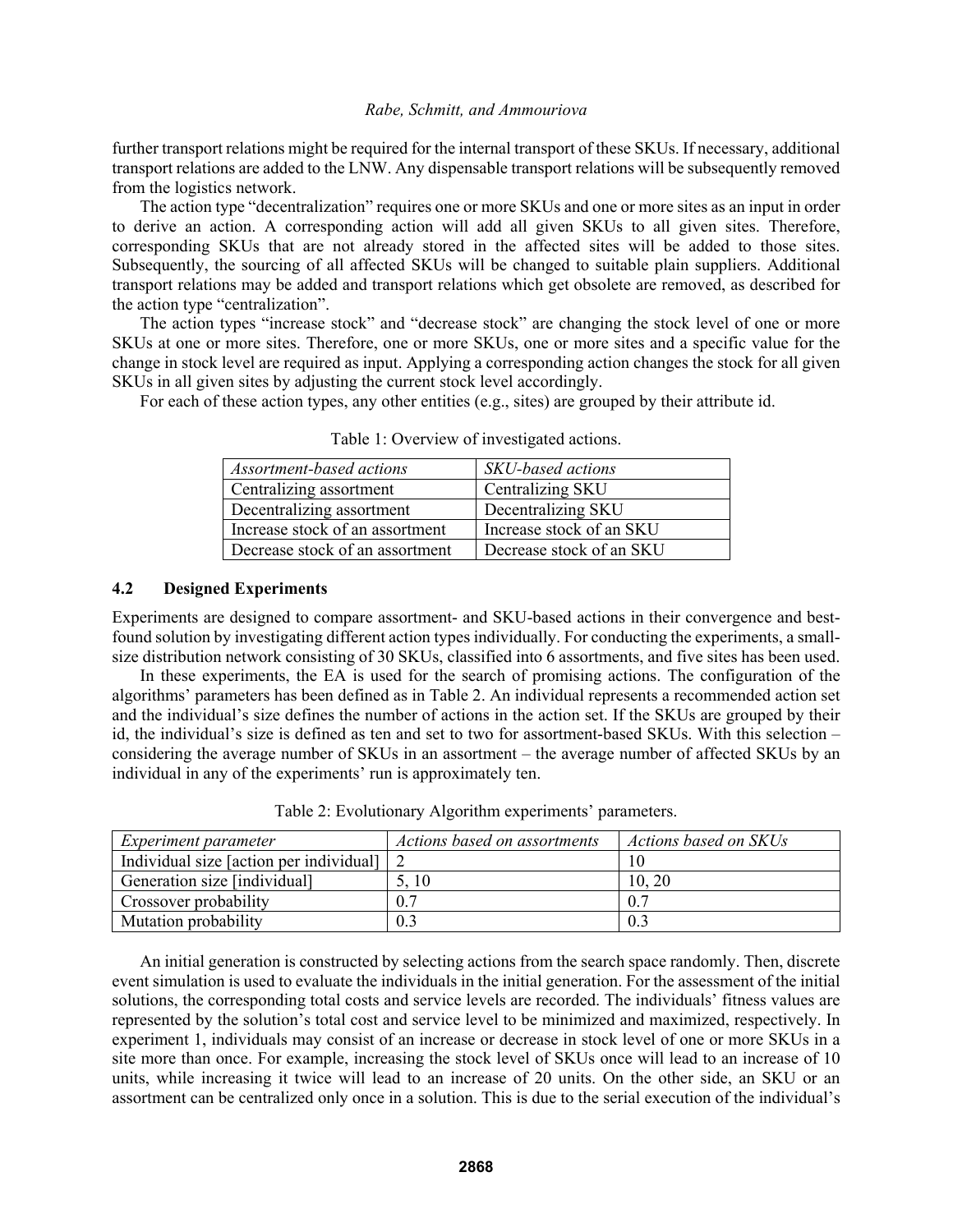actions. For example, an individual has these two actions: centralize assortment1 in site A and centralize assortment1 in site B. As a result, only the second action will influence the logistics distribution network, since the first action will be undone by the second one. In experiment 2 and 3, individuals with two or more actions on the same SKU or assortment are marked as invalid individuals.

Experiments terminate after 100 generations, with a generation representing an iteration of the optimization algorithm. Each experiment has been run for ten times, and the best so far found solution in an experiment run has been recorded. The same seed number has been used for the same run number in each experiment.

### **4.3 Results and Discussion**

The experiments' results are presented in Table 3. The table shows the total costs and service level of the best so far found solution as an average of ten replicates for each experiment. In addition, the average numbers of simulation runs before convergence have been recorded and presented in Table 3. On average, the SKU-based centralization found better solutions than the assortment-based centralization. In all experiments, SKU-based actions have better performance than assortment-based actions.

| Action type                   | Generation | Average | Average       | Average number of evaluations |
|-------------------------------|------------|---------|---------------|-------------------------------|
|                               | size       | costs   | service level | before convergence            |
| Experiment 1                  |            |         |               |                               |
| Adjust stock of an assortment | 5          | 65350.1 | 84.85         | 94.5                          |
| Adjust stock of an assortment | 10         | 65245.8 | 84.86         | 166                           |
| Adjust stock of an SKU        | 10         | 62979.4 | 85.20         | 464                           |
| Adjust stock of an SKU        | 20         | 62821.1 | 85.39         | 1086                          |
| <b>Experiment 2</b>           |            |         |               |                               |
| Decentralizing assortment     | 5          | 73118.0 | 84.76         | 67.5                          |
| Decentralizing assortment     | 10         | 73118.0 | 84.76         | 117                           |
| Decentralizing SKU            | 10         | 71570.7 | 84.95         | 351                           |
| Decentralizing SKU            | 20         | 71315.7 | 84.97         | 788                           |
| Experiment 3                  |            |         |               |                               |
| Centralizing assortment       | 5          | 65288.4 | 84.33         | 99                            |
| Centralizing assortment       | 10         | 65235.9 | 84.01         | 203                           |
| Centralizing SKU              | 10         | 63151.3 | 84.63         | 567                           |
| Centralizing SKU              | 20         | 62680.6 | 84.62         | 1120                          |

Table 3: Overview of experiments' results.

The average total costs of the best found solutions are depictured in Figure 4, 5, and 6. The figures show that assortment-based actions converge in fewer generations. Whereas, the best costs found are higher compared to the ones found by SKU-based actions. Assortment-based actions combine the effect of various SKU-based actions together and, thus, may contradict each other. Hence, assortment-based actions' performance is worse than that of SKU-based actions. On the other side, the number of assortment-based actions is smaller than SKU-based actions. Thus, a smaller search space is defined in the case of grouping actions by their attribute "assortment". This leads to a faster convergence of the algorithm and a smaller number of solution evaluations, simulation runs, due to a smaller generation size. Comparing the average total costs found by individuals in a generation gives the same conclusion. However, the authors prefer to show the best found solution in the figures.

Experiment 3 has been repeated on a larger logistics network consisting of 60 SKUs categorized into 12 assortments, and five sites. The experiment's results are presented in Figure 7. These results confirm the findings of the previous experiments 1, 2, and 3. Using assortment-based action types results in a faster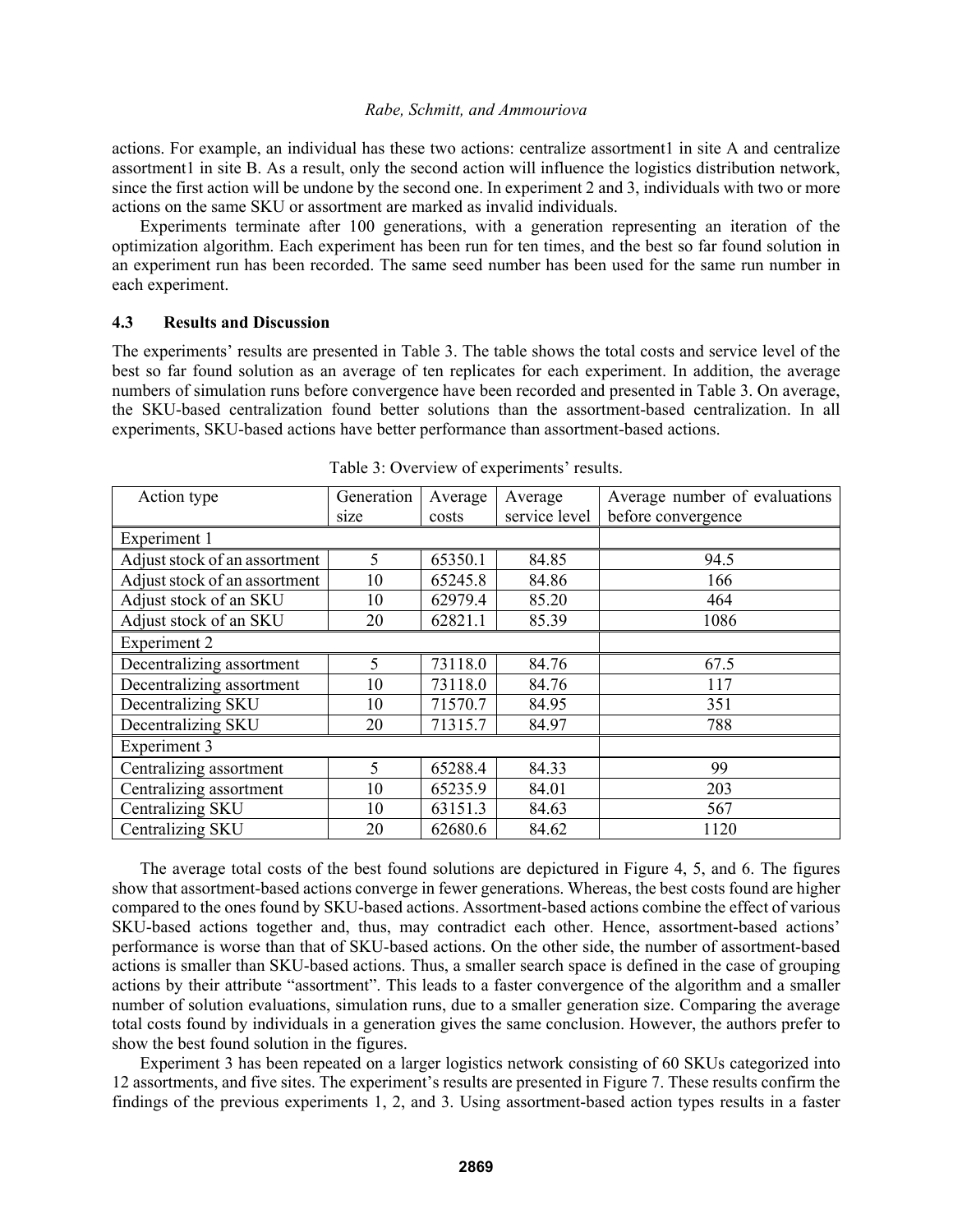convergence than using SKU-based action types. Whereas, better solutions could be found in experiments with SKU-based action types.



Figure 4: Average best found cost for increase and decrease stock level action type.



Figure 6: Average best found cost for centralizing action type in 30 SKU logistics network.

# 76 Average Cost (thousand €) 75 74 73 72 71 40 60<br>Generation 20 60 80 100 0 Decentralizing assortment, generation size 5 Decentralizing assortment, generation size 10 - Decentralizing SKU, generation size 10 Decentralizing SKU, generation size 20

Figure 5: Average best found cost for decentralizing action type.



Figure 7: Average best cost for centralizing action type in 60 SKU logistics network.

### **5 CONCLUSION AND OUTLOOK**

With the presented approach, the authors improved the response time of an existing logistics assistance system for logistics networks without significantly diminishing the quality of the suggested solutions. A mechanism for grouping similar actions together into one action has been developed. Grouping may reduce the flexibility of manipulating the logistics network's state compared to applying individual actions on its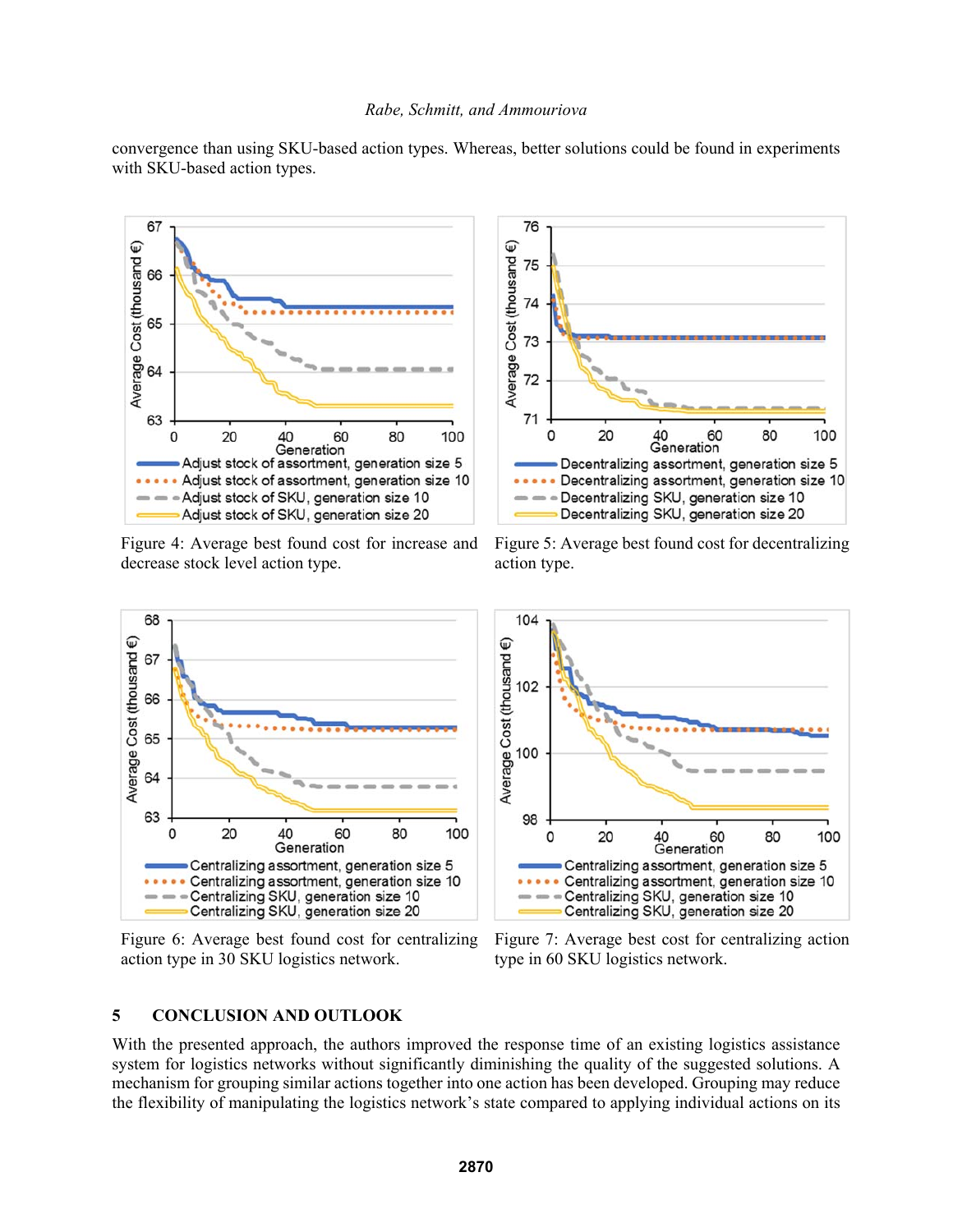own. However, grouping may also reduce the search space's size and, therefore, the response time of the logistics assistance system. The authors ran several experiments in order to determine this tradeoff. Results show that the authors' approach reduces the number of required evaluations in the logistics assistance system by approximately 17%, although better solutions can be achieved without using the grouping mechanism. Investigating action sets, consisting of heterogeneous actions, in combination with the grouping mechanism could be a promising candidate for further research.

# **ACKNOWLEDGMENTS**

Special thanks to the Graduate School of Logistics, TU Dortmund, thyssenkrupp, and German Jordanian University for supporting this research.

# **REFERENCES**

- Ahn, C. W. 2006. Advances in Evolutionary Algorithms: Theory, Design and Practice. Berlin, Heidelberg: Springer.
- Blutner, D., S. Cramer, S. Krause, T. Mönks, L. Nagel, A. Reinholz, and M. Witthaut. 2007. "Assistenzsysteme für die Entscheidungsunterstützung". Technical Report No. 06009. Dortmund: TU Dortmund. ISSN 1612-1376.
- Bockholt, F., W. Raabe, and M. Toth. 2011. "Logistic Assistance Systems for Collaborative Supply Chain Planning". *International Journal of Simulation and Process Modelling* 6(4):297–307.
- Bozorg-Haddad, O., M. Solgi, and H. A. Loaiciga. 2017. *Meta-heuristic and Evolutionary Algorithms for Engineering Optimization*. Hoboken, New Jersey: John Wiley & Sons.
- Brandimarte, P., and G. Zotteri. 2007. *Introduction to Distribution Logistics*. Hoboken, New Jersey: Wiley.
- Deiseroth, J., D. Weibels, M. Toth, and A. Wagenitz. 2008. "Simulationsbasiertes Assistenzsystem für die Disposition von globalen Lieferketten". In *Advances in Simulation for Production and Logistics Applications*, edited by M. Rabe, 41–50. Stuttgart, Germany: Fraunhofer IRB.
- Ghiani, G., G. Laporte, and R. Musmanno. 2013. *Introduction to Logistics Systems Management*. 2nd ed. Chichester, West Sussex, United Kingdom: John Wiley & Sons.
- Gutenschwager, K., and K. Alicke. 2004. "Supply Chain Simulation mit ICON-SimChain". In *Logistik Management*, edited by T. Spengler et al., 161–178. Heidelberg, Germany: Physica.
- Juan, A. A., and M. Rabe. 2013. "Combining Simulation with Heuristics to Solve Stochastic Routing and Scheduling Problems". In *Proceedings of the ASIM 2013 Conference on Simulation in Production and Logistics*, edited by W. Dangelmaier et al., 641–649. Paderborn, Germany: Heinz-Nixdorf-Institut.
- Kengpol, A. 2008. "Design of a Decision Support System to Evaluate Logistics Distribution Network in Greater Mekong Subregion Countries". *International Journal of Production Economics* 115(2):388– 399. DOI: 10.1016/j.ijpe.2007.10.025.
- Kuhn, A., B. Hellingrath, and H. Hinrichs. 2008. "Logistische Assistenzsysteme". In Software in der *Logistik. Weltweit sichere Supply Chains*, edited by M. ten Hompel, 20-26. München, Germany: Huss
- Liebler, K., U. Beissert, M. Motta, and A. Wagenitz. 2013. "Introduction OTD-Net and LAS: Order-todelivery Network Simulation and Decision Support Systems in Complex Production and Logistics Networks". In *Proceedings of the 2013 Winter Simulation Conference*, edited by R. Pasupathy et al., 439–451. Piscataway, New Jersey: IEEE.
- Nissen, V., and J. Biethahn. 1995. "An Introduction to Evolutionary Algorithms". In *Evolutionary Algorithms in Management Applications*, edited by J. Biethahn and V. Nissen, 3–43. Heidelberg: Springer.
- Osaba, E., R. Carballedo, F. Diaz, E. Onieva, I. de la Iglesia, and A. Perallos. 2014. "Crossover Versus Mutation: A Comparative Analysis of the Evolutionary Strategy of Genetic Algorithms Applied to Combinatorial Optimization Problems". *The Scientific World Journal* 2014. doi:10.1155/2014/154676.
- Pétrowski, A., and S. Ben-Hamida. 2017. *Evolutionary Algorithms*. London: ISTE.